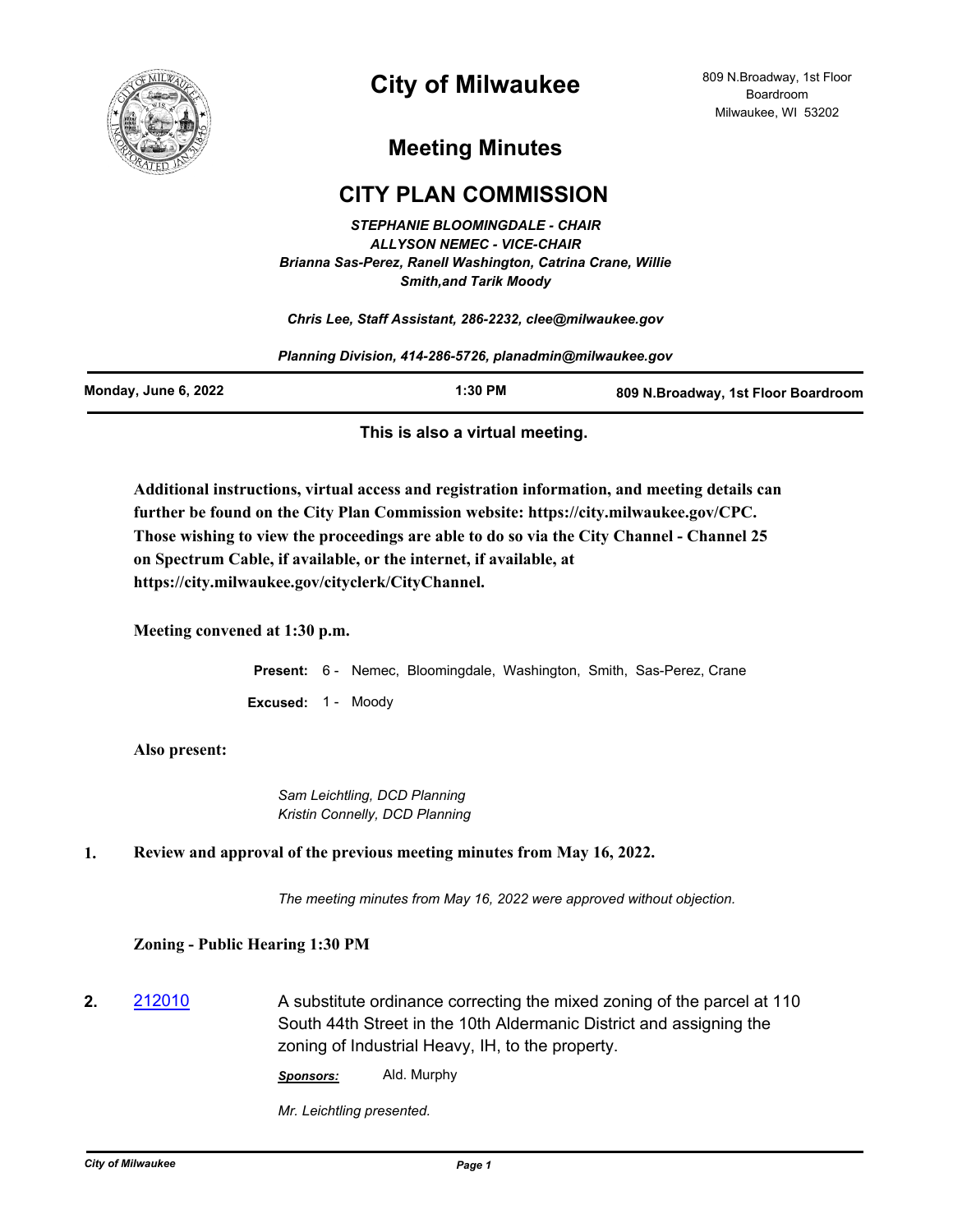*No public testimony.*

*Member Sas-Perez moved approval, seconded by member Crane. (Prevailed 6-0)*

**A motion was made by Brianna Sas-Perez, seconded by Catrina Crane, that this Ordinance be RECOMMENDED FOR PASSAGE AND ASSIGNED to the ZONING, NEIGHBORHOODS & DEVELOPMENT COMMITTEE . This motion PREVAILED by the following vote:**

**Aye:** 6 - Nemec, Washington, Sas-Perez, Bloomingdale, Smith, and Crane

**No:** 0

**Excused:** 1 - Moody

#### **Zoning - Public Hearing 1:40 PM**

**3.** [212005](http://milwaukee.legistar.com/gateway.aspx?m=l&id=/matter.aspx?key=61936) An ordinance relating to the change in zoning from Industrial Heavy, IH, to Industrial Commercial, IC, to allow for a wider mix of industrial and commercial uses on the property located at 913 West Bruce Street, on the southwest corner of West Bruce Street and South 9th Street, in the 12th Aldermanic District.

*Sponsors:* THE CHAIR

*Appearing: Kyle Bentzien, Birch Point Real Estate Qasim Khan, applicant*

*A presentation was given by Mr. Leichtling and the applicant team.*

*No public testimony.*

*Vice-chair Nemec moved approval, seconded by member Smith. (Prevailed 6-0)*

**A motion was made by Allyson Nemec, seconded by Willie Smith, that this Ordinance be RECOMMENDED FOR PASSAGE AND ASSIGNED to the ZONING, NEIGHBORHOODS & DEVELOPMENT COMMITTEE . This motion PREVAILED by the following vote:**

**Aye:** 6 - Nemec, Washington, Sas-Perez, Bloomingdale, Smith, and Crane

**No:** 0

**Excused:** 1 - Moody

**Meeting adjourned at 1:52 p.m.**

**Chris Lee, Staff Assistant Council Records Section City Clerk's Office**